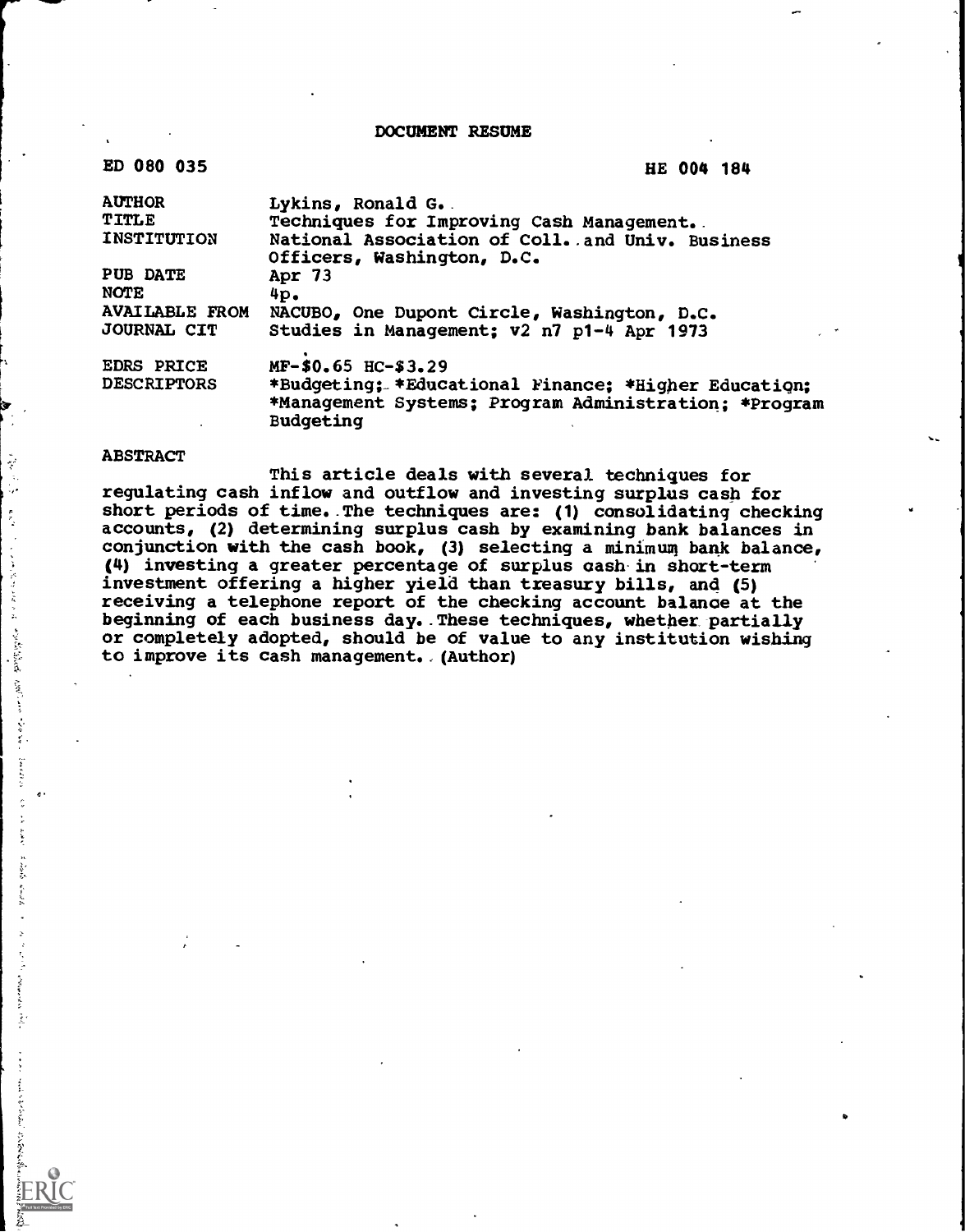a) Hel 

こつ つめつつしい

# TECHNIQUES FOR IMPROVING CASH MANAGEMENT THE PERSON OR ORGANIZATION ORIGINI

By Ronald G., Lykins

**VOLLEGES and universities being forced to curtail or even** eliminate educational programs may have a source of additional revenue of which they are unaware. This potentially substantial source of income may be revealed through the systematic analysis of an institution's cash management system and the application of basic techniques for its improvement. This article will deal with several of these techniques for regulating cash inflow and outflow and investing surplus cash for shot periods of time.

With the support of John F. Milar, vice president and treasurer of Ohio University, this writer undertook a systematic study of Ohio University's cash management procedures. The results of the study may be instructive to other institutions who desire to improve the management of cash. The findings of the study proved rather significant since it was discovered that Ohio University could increase its present yearly return of short-term investments by over \$100,000.1

The techniques which made possible this increased potential investment income are:  $(1)$  consolidating checking accounts, (2) determining surplus cash by examining bank balances in conjunction with the cash book, (3) selecting a minimum bank balance, (4) investing a greater percentage of surplus cash in short-term investment offering a higher yield than Treasury bills, and (5) receiving a telephone report of the checking account balance at the beginning of each business day. $2$  These techniques, whether partially or completely adopted, should be of value to any institution wishing to improve its cash management.

Consolidate Checking Accounts. Ohio University, during 1969-70 utilized thirteen mains checking accounts in the current and plant funds. The average daily bank balance was \$3,459,789. The highest bank balance for a single day was \$8,154,526. On only one day during the

WER AGREEMENTS WITH THE NATIONAL IN.<br>"The increased investment income can be impressive." STITUTE OF EDUCATION FURTHER REPRO-TO.ERICAND OFGAN12AT:ONS OPERATING STITUTE OF EDUCATION FURTHER REPRO- DUCTION OUTSIDE THE ERIC SYSTEM RE-<br>OUICTION OUTSIDE THE ERIC SYSTEM RE-<br>OWNER PERMISSION OF THE COPYRIGHT

THET PERMISSION TO REPRODUCE <sup>4</sup>3 COPY REPRODUCE <sup>4</sup><br>**COPY RIGHTED MATERIAL HAS BEEN LET VITED B**  $MACuBC$ 

ने से दू

US DEPARTMENT OF HEALTH,<br>
EDUCATION & WELFARE<br>
RATIONAL INSTITUTE OF<br>
EDUCATION<br>THIS DOCUMENT HAS BEEN REPRO<br>
DUCED EXACTLY AS RECEIVED FROM THE PERSON OR ORGANIZATION ORIGIN<br>ATING IT POINTS OF VIEW OR OPINIONS<br>STATED 10 NOT NECESSARILY REPRE<br>SENT OFFICIAL NATIONAL INSTITUTE OF<br>EDUCATION POSITION OR POLICY

year was the balance below \$2,000,000. In examining these figures, we found that a large number of checking accounts often creates an unnecessarily large cash holding because of the minimum balances maintained in each account to cover checks as they are presented. In addition, personnel responsible for making the disbursements, for each account, tend to build in a safety reserve since they do not want to be caught short on cash. Thus, for every bank account an institution has, cash holding increases proportionately.

The traditional view that an institution should distribute its cash deposits among several banks is obsolete and a detriment to efficient cash management. In addition, it should be noted that separate cash accounts for each accounting fund need not be in separate bank accounts and that investment earnings from several funds can be pooled."

By consolidating checking accounts, the following advantages are gained: (1) a single account is easier to control and evaluate than separate accounts; (2) a consolidated account confines the need for cash reserve to one account; and (3) a consolidated bank account permits the treasurer to more easily select and maintain desirable bank balances.

Determine Surplus Cash Available for Investment by Examining Bank Balances in Conjunction with the Cash Book. Cash book balances are not a reliable guide to determine how much surplus cash is available for investment. For example, Table <sup>1</sup> reveals that the daily cash book balance was \$1,597,124 at Ohio University

<sup>3</sup> See Leonard H. Haag's article, "Pooled Fund Maximized In- come from Short-Term Investments" in the October, 1971 issue of College and University Business for an excellent discussion on pooled funds.



 $\mathbb{R}^2$ 

Ronald G. Lykins is associate manager of the Management Improvement Program at the Ohio Board of Regents where he is responsible for completion of an inventory of management practices at each of the Ohio state institutions in areas of program budgeting, planning, registration and scheduling, data processing, and personnel.

#### VOLUME 2, Number 7 © 1973, .VACUBO, All Rights Reserved

 $\bar{z}$ dd yn dy

<sup>1</sup> Although changes in the cash management system were not made until September, 1971, Ohio University improved its investment earnings by \$153,063 during fiscal year 1971-1972.

<sup>2</sup> The above techniques are not exclusive. There are, of course, other techniques for improving cash management which are not included in this article.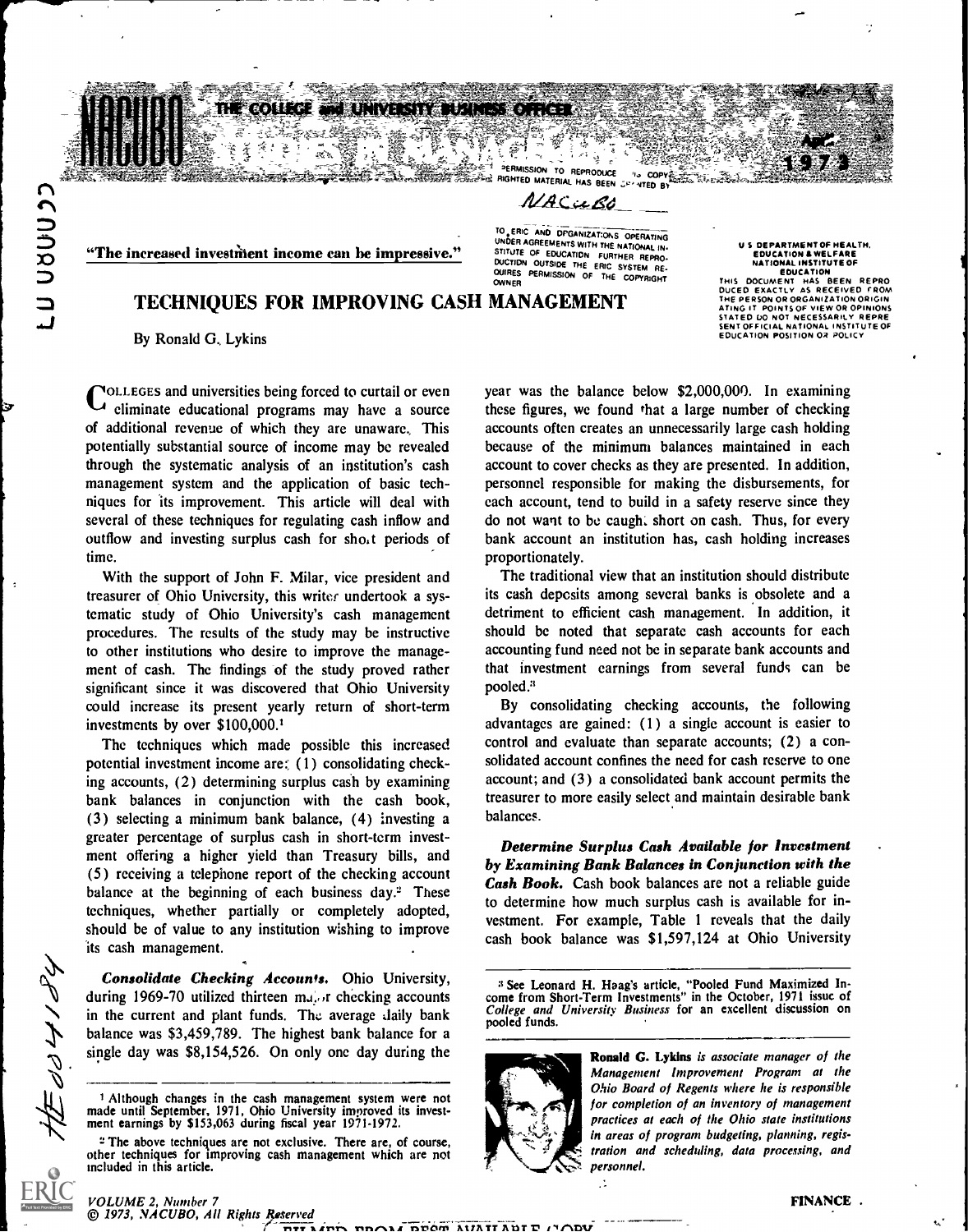during 1969-70, and the average daily bank 'valance was \$3,450,789. Thus, the cash book showed a balance of only one half of the amount actually available.

### Table 1

Ohio University: Average Cash Book and Bank Balances, Combined Current and Plant Funds, by Month, 1969-70

| Month     | Average<br>Average<br>Daily<br>Daily<br>Cash Book<br>Bank<br>Balance<br><b>Balance</b> | Ratio      | Average<br>Dollar<br>Float |
|-----------|----------------------------------------------------------------------------------------|------------|----------------------------|
|           |                                                                                        |            |                            |
| July.     | \$1,209,964 \$2,575,949                                                                | 2.13:1     | \$1,365,985                |
| August    | 1.190.361<br>3.147.584                                                                 | 2.64:1     | 1,957,223                  |
| September | 1,697,427<br>3,150,910                                                                 | 1.86:1     | 1,453,483                  |
| October   | 3.088.947<br>1,583,660                                                                 | 1.95:1     | 1,505,287                  |
| November  | 2.318,485<br>4.050.798                                                                 | 1.75:1     | 1,723,130                  |
| December  | 2,402,869<br>4,613,713                                                                 | 1.92:1     | 2.210,844                  |
| January   | 3,642,872<br>1,532,890                                                                 | 2.38:1     | 2.109.982                  |
| February  | 1,383,110<br>3.576,585                                                                 | 2.59:1     | 2,193,475                  |
| March     | 2.212.886<br>4,007,282                                                                 | $1.81 - 1$ | 1,794,396                  |
| April     | 3,335,751<br>1.354.582                                                                 | 2.46:1     | $1,981,169$ <sup>3</sup>   |
| May       | 1,074,043<br>2,946,211                                                                 | 2.74:1     | 1.872.168                  |
| June      | 1,190.053<br>3.285.696                                                                 | 2.76:1     | 2,095,643                  |
| Year      | \$1,597,124 \$3,450,789                                                                | 2.16:1     | \$1,853,665                |

At Ohio University the float (difference between the cash book and the bank balance) amounted to a daily average of \$1,853,665 (Bank balance of \$3,450,789 minus cash book balance of \$1,597,12<sup>2</sup>.). Float fluctuates daily and is created by the time factor in internal processing, mailing, vendor processing, and the checks clearing the Federal Reserve System and returning to the home bank before they are deducted from the institution's bank balance.

An institution cannot .fully capitalize on available surplus cash unless it compares the bank balances along with the cash book balance. If an institution makes this comparison it will probably discover much more money to invest than ever believed possible.

Select a Minimum Bank Balance to Maintain in the Consolidated Checking Account. The selection of a minimum bank balance is one of the most important steps in improving the effectiveness of a cash management program. Many institutions maintain a bank balance which the financial manager believes will fairly compensate the bank and which experience has shown to be satisfactory. Such a voluntary bank balance almost always results in larger cash balances than are necessary, and hence, potential investment income is lost.

Determining the minimum amount of cash which should be maintained is a difficult problem both for the bank and for the institution. Ideally for the institution, the bank balance should be only high enough to meet the demand for payment when checks are presented to the bank. However, commercial banks are in business for a

profit and will generally request a balance high enough to adequately compensate them for checking account services. What is fair compensation for service is negotiable and ultimately must be mutually determined by an institution and its bank.

The bank may receive compensation through a per item cost, a standard fee, or depending upon the value of the checking account, they may not charge to the institution at all. However, if no compensating balances have been agreed upon, or if the bank does not, receive a direct fee, the treasurer of an institution can infer that the bank earns money on the institution's demand deposits. Therefore, an analysis determining minimum bank balances is highly desirable.

The institution may decide to operate with a zero bank balance. That is, at the end of each business day, the checking account would be zero. Short-term investments, or other cash inflow, would be scheduled (to come due) for the next day's business. A zero balance would be almost impossible to maintain, but could serve as a target balance by which the treasurer would evaluate the efficiency of cash management.

One means of deciding upon a minimum bank balance is to analyze the cost-benefit of checking accounts by applying the standard cost accounting data found in the Federal Reserve Functional Cost Analysis Studies. Basically, this method involves four steps: (I) calculate the average daily cash balance available for the bank to invest (bank balance less Federal Reserve requirements), (2) based upon a standard investment earnings rate (e.g. 6.28 percent) determine the potential gross income to the bank, (3) based upon standard per item expenses of processing deposits (e.g.  $10.46\zeta$ ), checks (7.47 $\zeta$ ), and other checking account maintenance expenses, calculate the cost of operating the checking account to the bank, (4) subtract the expenses of operating the account from the gross income to determine the net benefit of the institution's checking account to the bank.

The foregoing analysis can be very significant for a treasurer. For example, based upon cost-benefit analysis of Ohio University's checking accounts, it was revealed that during 1969-70 a single bank could have earned a net income of  $$170,299$  on the average daily cash balance of \$3,450,789. By the above cost-benefit analysis it was further determined that the average daily bank balance could have been maintained at an average of \$335,009 while still being profitable to the bank based upon standard cost accounting data. Thus, in this particular situation \$3,1 15,780 (\$3,450,789 minus \$335,009) of surplus cash could have been released for short-term investments.

Invest a Greater Percentage of Surplus Cash in Short Term Investments Offering a Higher Yield Than Treasury Bills. Colleges and universities which customarily invest most or all of their surplus cash in

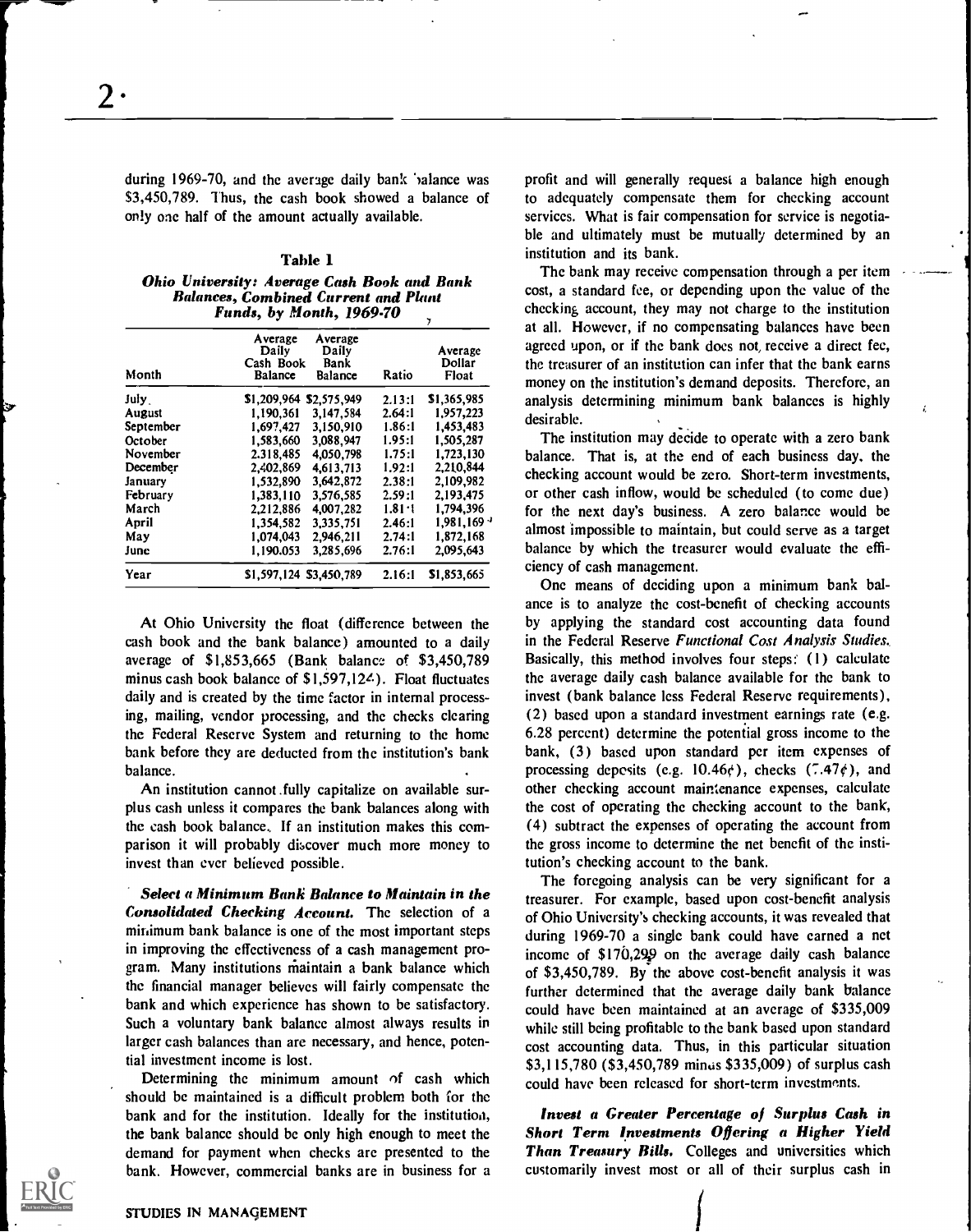Treasury bills are losing a sizeable potential in stment income. The reason for this potential loss is that Treasury bills, since they are the safest and the most liquid of investment media, typically offer the lowest yield.

Naturally, treasurers of educational institutions want a high degree of safety and liquidity and, consequently, like to inve,t in Treasury bills. However, if a treasurer carefully evaluates cash needs and surveys the money market, he will probably discover that there is no need to confine his investment portfolio to Treasury bills. A treasurer desires liquidity because he wants to be prepared for unexpected cash needs and be able to quickly convert investments to cash. However, because payrolls generally compose about seventy-eighty percent of an institution's operating budget, the treasurer can invest to meet payrolls with concern for safety but little need for liquidity. For example, Certificates of Deposit, which generally offer a yield of seven-eighths percent higher than Treasury bills, are an excellent investment media for payroll needs.

In addition to Certificates of Deposit, there are many other investment media that are considered by financial authorities to be quite safe and suitable for institution portfolios and at the same time generally offer a higher yield than Treasury bills. Some of these instruments are Federal Intermediate Credit Banks (FICB's), Banks for Cooperatives (BC's), Federal Land Banks (FLB's), Federal Home Loan Banks (FHLB's), Federal National Mortgage Association (FNMA, also commonly known as Fannie Mae), and Bankers Acceptance and Commercial Paper (prime). The fact that all of the foregoing investments are acceptable collateral for a member borrowing from Federal Reserve Banks gives an indication of the appropriateness of these instruments in institutional investment portfolios.

Table 2 illustrates that investment earnings could be much improved by investing in instruments with higher yield than Treasury bills. By moving from the most con-

servative investment practice of Option 1 (100 percent Treasury Bills) to the more aggressive Option 3, the investment income could be increased by \$22,800. Investing 100 per cent of the portfolio in prime commercial paper the investment earnings could 'e improved even more.

 $\mathbf{t}$ 

Each college or university must decide individually what type of investment practices it will follow. However, if institutions move away from Treasury Bills, the increased return can be substantial.

Receive a Telephone Report of the Checking Account at the Beginning of Each Business Day. The vast difference between the cash book and the bank balance compounds the problem of maintaining a desirable amount of cash in a bank account and of determining how much to invest or sell to meet transactional needs. The ideal situation would be to project accurately when deposits would be made and disbursement checks would be presented to the bank. Although a precise projection is impossible, one excellent means of mitigating the problem is to receive a telephone report of the checking account at the beginning of each business day After receiving this report, the treasurer can evaluate the bank balance and determine, for example, whether investments should be sold or purchased as the case requires.

Checking the bank balance daily requires the bank's cooperation. However, most banks will gladly perform this service for good customers. If this technique is adopted, the institution will probably discover that it can maintain a zero or even a negative cash book balance while still maintaining a substantial bank balance. For example, Table 3 illustrates that Ohio University, after implementing this technique, found that during October 11 to November 7, 1971., the average cash book balance for the current funds was a negative \$404,662 while the average daily bank balance was a positive \$493,438.

| Option        | Percent<br>Composition            | Investment Instrument                                                | Average Amount<br>to Invest     | Average<br>Earnings<br>Rate* | Investment<br><b>Earnings</b> |
|---------------|-----------------------------------|----------------------------------------------------------------------|---------------------------------|------------------------------|-------------------------------|
|               | 1000                              | Treasury Bills                                                       | \$3,000,000                     | 4.0                          | \$120,000                     |
| $\mathbf{H}$  | 50.0<br>50.0                      | <b>Treasury Bills</b><br><b>FNMA Discount Notes</b>                  | 1,500,000<br>1,500,000          | 4.0<br>4.5                   | 60,000<br>67,500              |
|               | 100.0                             |                                                                      | 3,000,000                       |                              | 127,500                       |
| Ш             | 10.0 <sub>1</sub><br>70.0<br>20.0 | Treasury Bills<br>Certificate of Deposit<br>Commercial Paper (PRIME) | 300,000<br>2.100.000<br>600,000 | 4.0<br>4.8<br>5.0            | 12,000<br>100,800<br>30,000   |
|               | 100.0                             | $\sim$                                                               | 3,000,000                       |                              | 142,800                       |
| $\mathbf{IV}$ | 100.0                             | Commercial Paper (PRIME)                                             | 3,000,000                       | 5.0                          | 150,000                       |

Table 2

Simulation of Various Investment Alternatives for an Investment Portfolio of \$3,000,000

\* The approximate 'current equivalent bond yield in the money market for investment maturities of 270 days.